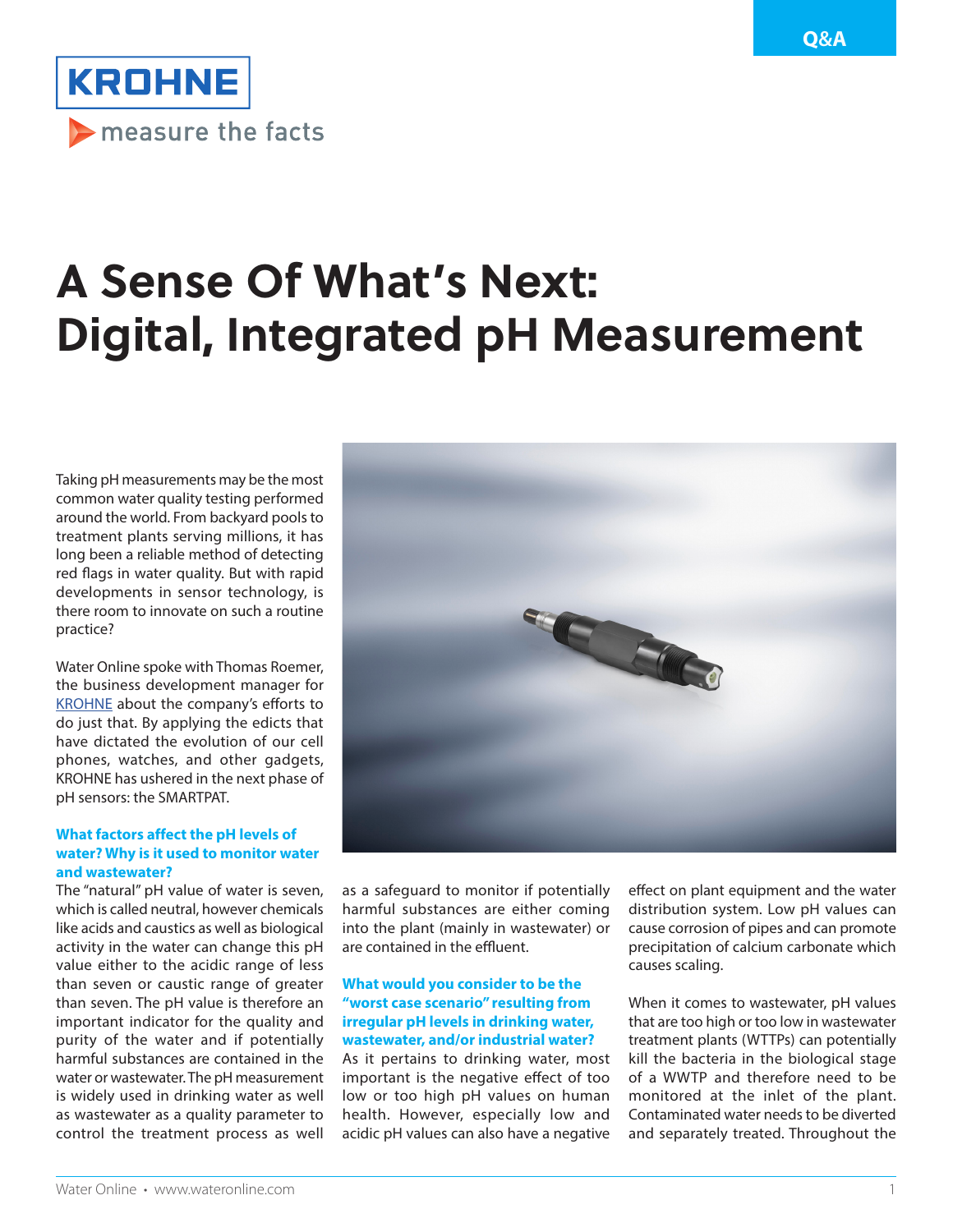treatment process it is important to control the pH value for the very same reason: to only promote growth of the bacteria you need for your treatment and not create an environment for bacteria which do not work as efficiently. With regard to effluent, it is important that the treated water leaves the plant "neutral" so that impact to the environment is minimized.

For industrial wastewater, many plants have to pretreat water and run WWTPs. They need pH measurement at the inlet as well as throughout the process for the same reasons that municipal plants do, "protection" of the biological stage and control of the treatment process. However, even plants without wastewater treatment are mostly required to have a pH measurement at their outlet. This is to monitor the effluent for any harmful material contained in the water and to detect product losses. Many municipalities require such pH monitoring and set limit values for the plant. Exceeding those limit values can cause higher effluent charges or even penalty payments.

## **What are some common challenges for taking accurate pH measurements?**

A pH sensor is an electrochemical sensor which ages over its lifetime. The pH glass changes and the reference electrodes drift due to loss or poisoning of the internal electrolyte. The pH transmitter that converts the measuring signal coming from the probe into the pH value therefore has to be frequently adjusted to the changed characteristics of the sensor. The calibration is done by using two calibration liquids with known pH value (usually four and seven), which are called "buffer solutions." The pH sensor needs to be put into these buffer solutions and then the new slope and offset can be adiusted at the transmitter.

One of the main issues with this calibration method is that you need to do this onsite, since the sensor has to be connected to the transmitter throughout the procedure. The pH measurement is temperature-dependent and the sensor and buffer should be exactly at the same temperature (ideally at 25 degrees Celsius)

during the calibration. This is almost impossible to achieve in the field, or it takes a long time since either the sensor comes out of a cold media and then gets put into a warm buffer or the buffer comes out of the fridge and the sensor is at a higher temperature. In any case you would need to wait quite some time for all the temperatures to be at equilibrium. Additionally, you have uncontrolled environmental conditions like wind, rain, and snow if you do that in the field, which can be another source of error. Low temperatures, for instance, make the electrolyte in the reference cell flow very slowly and the response time of the pH probe can be up to several minutes. In most cases, it is impossible to calibrate a pH sensor outside if temperatures are below five degrees Celsius.

On top of this, you usually do not have enough time or the suitable environment to properly clean the pH sensor and especially the junction. If biofilm and other coatings are not properly removed on a regular basis, the pH sensor soon will become unusable.

Last but not least, the signal generated by a pH sensor is very small and has an extremely high impedance. Therefore special high impedance cables and connectors have to be used to transport the signal from sensor to converter and the cable length is limited to approximately 30 feet. The cable cannot be cut or spliced and if any water or even moisture gets into the connector, the pH signal gets damped to zero.

## **What makes a digital sensor a better way for operators to measure pH?**

With digital sensors, those calibration and sensitivity issues are in the past. Since the calibration results — the changed slope and offset — are stored in the sensor head, the sensor does not need to remain connected to the transmitter during calibration. You can bring the sensor into the workshop or lab and calibrate it under controlled environmental conditions and sensor and buffer at the same temperature. This so-called "offline" calibration gives much better calibration results, leading to more accurate measurement results. Additionally, you have a better chance to properly clean the sensor and junction and therefore extend the lifetime of the sensor. It also saves time since you can just go outside, collect all probes, bring them inside, and calibrate them one after the other with the same equipment instead of carrying the calibration solutions and beakers around the plant, setting up the calibration equipment again and again at each station, and waiting for the temperatures to adjust. Remote locations can be more easily serviced as well. If one pH electrode fails, you just make one ready in your workshop and send it out already calibrated. All that needs to be done on site is plugging it in.

Besides the advantages of digital sensor in regards to the offline calibration, the problem with the high impedance signal is gone as well. Since the sensitive analog signal gets converted into a robust digital signal right in the sensor head, the issues with moisture as well as limitation in cable length are more or less gone as well.

## **What is a SMARTPAT sensor capable of which previous analog and digital sensors are not?**

With SMARTPAT, we not only have a digital sensor which is capable of offline calibration and digital communication, we also have the complete transmitter functionality, including the diagnostics, built right into the sensor. In contrast to all other digital sensors, SMARTPAT can be directly connected to the control system and uses the widely accepted and open HART Protocol, instead of a proprietary protocol for which the customer still requires a transmitter or protocol converter from the manufacturer.

SMARTPAT is loop-powered, which means the power supply, measuring signal, and digital communication run over the same twisted pair of wires, which cuts wiring cost to a minimum. The signal cables can be run over more than 1,000 feet without amplification and can be cut and spliced as needed. Most of the other digital sensors on the market still require special cables (some of them even have electronics built into the connector) and that means higher cabling costs.